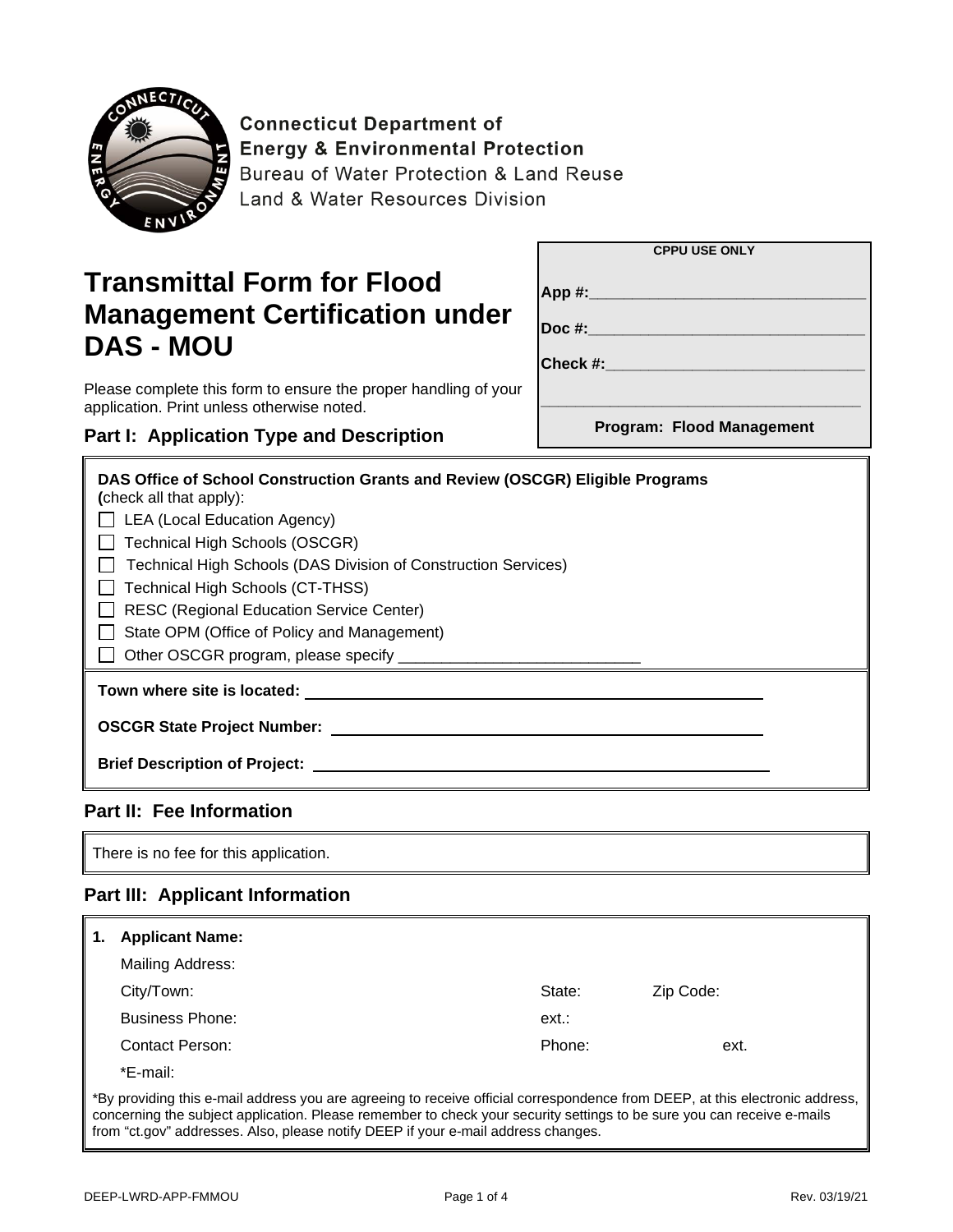### **Part III: Applicant Information (continued)**

| 2. |                                | Primary contact for departmental correspondence and inquiries, if different than the applicant.                                                                                                                                                                                                                                                                                                                                                                |        |           |
|----|--------------------------------|----------------------------------------------------------------------------------------------------------------------------------------------------------------------------------------------------------------------------------------------------------------------------------------------------------------------------------------------------------------------------------------------------------------------------------------------------------------|--------|-----------|
|    | Name:                          |                                                                                                                                                                                                                                                                                                                                                                                                                                                                |        |           |
|    | Mailing Address:               |                                                                                                                                                                                                                                                                                                                                                                                                                                                                |        |           |
|    | City/Town:                     |                                                                                                                                                                                                                                                                                                                                                                                                                                                                | State: | Zip Code: |
|    | <b>Business Phone:</b>         |                                                                                                                                                                                                                                                                                                                                                                                                                                                                | ext.:  |           |
|    | Contact Person:                | Phone:                                                                                                                                                                                                                                                                                                                                                                                                                                                         | ext.   |           |
|    | *E-mail:                       |                                                                                                                                                                                                                                                                                                                                                                                                                                                                |        |           |
| 3. | or constructing the activity]. | *By providing this e-mail address you are agreeing to receive official correspondence from DEEP, at this electronic<br>address, concerning the subject application. Please remember to check your security settings to be sure you can<br>receive e-mails from "ct.gov" addresses. Also, please notify DEEP if your e-mail address changes.<br>Engineer(s) or other consultant(s) employed or retained to assist in preparing the application [or in designing |        |           |
|    | Name:                          |                                                                                                                                                                                                                                                                                                                                                                                                                                                                |        |           |
|    | Mailing Address:               |                                                                                                                                                                                                                                                                                                                                                                                                                                                                |        |           |
|    | City/Town:                     |                                                                                                                                                                                                                                                                                                                                                                                                                                                                | State: | Zip Code: |
|    | <b>Business Phone:</b>         |                                                                                                                                                                                                                                                                                                                                                                                                                                                                | ext.:  |           |
|    | Contact Person:                | Phone:                                                                                                                                                                                                                                                                                                                                                                                                                                                         | ext.   |           |
|    | E-mail:                        |                                                                                                                                                                                                                                                                                                                                                                                                                                                                |        |           |
|    | Service Provided:              |                                                                                                                                                                                                                                                                                                                                                                                                                                                                |        |           |
|    |                                | Check here if additional sheets are necessary, and label and attach them to this sheet.                                                                                                                                                                                                                                                                                                                                                                        |        |           |

## **Part IV: Pre-Application Meeting**

| If a pre-application meeting was held concerning the subject activity, provide the following: |                               |
|-----------------------------------------------------------------------------------------------|-------------------------------|
| DEEP Staff Name:                                                                              | Pre-Application Meeting Date: |

### **Part V: Site and Resource Information**

|    | <b>SITE NAME AND LOCATION</b>                                                                                                                                                                       |  |  |
|----|-----------------------------------------------------------------------------------------------------------------------------------------------------------------------------------------------------|--|--|
|    | Name of Site:                                                                                                                                                                                       |  |  |
|    | Street Address or Location Description:                                                                                                                                                             |  |  |
|    | Zip Code:<br>City/Town:<br>State:                                                                                                                                                                   |  |  |
|    | <b>Block</b><br>Tax Assessor's Reference: Map<br>Lot                                                                                                                                                |  |  |
|    | Latitude and longitude of the exact location of the proposed activity in degrees, minutes, and seconds or in<br>Longitude:<br>decimal degrees:<br>Latitude:                                         |  |  |
|    | Method of determination (check one):                                                                                                                                                                |  |  |
|    | <b>GPS</b><br>USGS Map<br>Other (please specify):                                                                                                                                                   |  |  |
|    | If a USGS Map was used, provide the quadrangle name:                                                                                                                                                |  |  |
| 2. | <b>MUNICIPAL ZONING</b>                                                                                                                                                                             |  |  |
|    | Is the proposed work consistent with municipal zoning requirements relating to flood storage and<br>conveyance of water for floodplains? $\Box$ Yes $\Box$ No $\Box$ Not Applicable If no, explain: |  |  |
| 3. | WATERBODY/WATERCOURSES/WETLANDS<br>List names of all waters impacted by the proposed activity:                                                                                                      |  |  |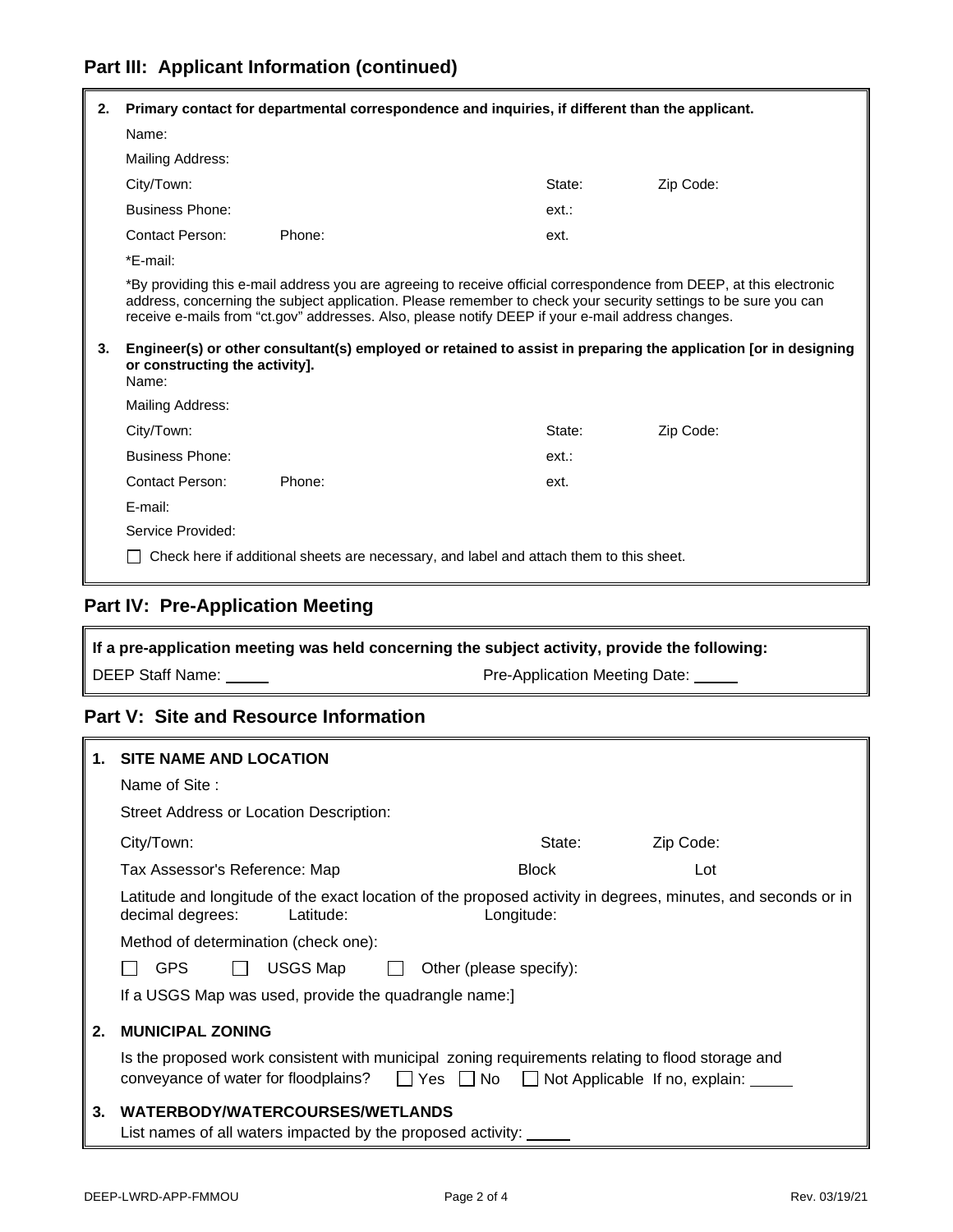IF.

| 4. | <b>TRIBAL LANDS</b>                                                                                                                                                                                                                                                                                                                                                                                                                                                                                                                                                                                                                                                                                                                                          |
|----|--------------------------------------------------------------------------------------------------------------------------------------------------------------------------------------------------------------------------------------------------------------------------------------------------------------------------------------------------------------------------------------------------------------------------------------------------------------------------------------------------------------------------------------------------------------------------------------------------------------------------------------------------------------------------------------------------------------------------------------------------------------|
|    | Is the activity that is the subject of this application located on federally recognized tribal lands? $\Box$ Yes $\Box$ No                                                                                                                                                                                                                                                                                                                                                                                                                                                                                                                                                                                                                                   |
| 5. | <b>COASTAL BOUNDARY:</b> Will the activity which is the subject of this application be located within the<br>coastal boundary as delineated on DEEP approved coastal boundary maps?<br>   Yes    No<br>If yes, and this application is for a new authorization or a modification of an existing authorization where the<br>physical footprint of the subject activity is modified, submit a Coastal Consistency Review Form (DEEP-APP-<br>004) with this completed application as Attachment F.                                                                                                                                                                                                                                                              |
|    | Information on the coastal boundary is available at www.cteco.uconn.edu/map_catalog.asp<br>(Select the town and then select coastal boundary. If the town is not within the coastal boundary you will not<br>be able to select the coastal boundary map.) or the local town hall or on the "Coastal Boundary Map"<br>available at DEEP Maps and Publications (860-424-3555).                                                                                                                                                                                                                                                                                                                                                                                 |
| 6. | NATURAL DIVERSITY DATA BASE (NDDB) - ENDANGERED OR THREATENED SPECIES: According to<br>the most current "Natural Diversity Data Base Areas Maps", will the activity which is the subject of this<br>application, be located within an area identified as, or otherwise known to be, a habitat for state listed<br>endangered, threatened or special concern species? (Include all impacted areas, any areas beyond the<br>immediate footprint of the project and beyond the property line that will be either directly or indirectly<br>affected, equipment and materials staging areas, areas receiving discharge and dredge material disposal<br>areas.)                                                                                                   |
|    | $\Box$ Yes<br>No<br>Date of Map:                                                                                                                                                                                                                                                                                                                                                                                                                                                                                                                                                                                                                                                                                                                             |
|    | If yes, complete and submit a Request for NDDB State Listed Species Review Form (DEEP-APP-007) to the<br>address specified on the form, prior to submitting this application. Please note NDDB review generally takes<br>4 to 6 weeks and may require the applicant to produce additional documentation, such as ecological<br>surveys, which must be completed prior to submitting this permit application. A copy of the NDDB<br>Determination response letter that has not expired must be submitted with this completed application as<br>Attachment G. Include a copy of any mitigation measures developed for this activity and approved by NDDB.<br>Be aware that you must renew your NDDB Determination if it expires before project work commences. |
|    | For more information visit the DEEP website at Endangered-Species-ReviewData-Requests or contact the<br>NDDB at deep.nddbrequest@ct.gov.                                                                                                                                                                                                                                                                                                                                                                                                                                                                                                                                                                                                                     |
| 7. | AQUIFER PROTECTION AREAS: Is the site located within a mapped Level A or Level B Aquifer Protection<br>Area, as defined in CGS section 22a-354a through 22a-354bb?                                                                                                                                                                                                                                                                                                                                                                                                                                                                                                                                                                                           |
|    | $\sqsupset$ Yes<br>If yes, check one: $\Box$ Level A or<br>No<br>Level B                                                                                                                                                                                                                                                                                                                                                                                                                                                                                                                                                                                                                                                                                     |
|    | If Level A, are any of the regulated activities, as defined in RCSA section 22a-354i-1(34), conducted on this<br>No<br>site?<br>Yes                                                                                                                                                                                                                                                                                                                                                                                                                                                                                                                                                                                                                          |
|    | If yes, and your business is not already registered with the Aquifer Protection Program, contact local aquifer<br>protection agent or DEEP to take appropriate actions.                                                                                                                                                                                                                                                                                                                                                                                                                                                                                                                                                                                      |
|    | For more information on the Aquifer Protection Area Program visit the DEEP website at Aquifer Protection or<br>contact the program at DEEP. AquiferProtection@ct.gov.                                                                                                                                                                                                                                                                                                                                                                                                                                                                                                                                                                                        |
| 8. | <b>CONSERVATION OR PRESERVATION RESTRICTIONS</b><br>Will the activity which is the subject of this application be located within a conservation or preservation restriction<br>$\Box$ No<br>area?<br>_l Yes                                                                                                                                                                                                                                                                                                                                                                                                                                                                                                                                                  |
|    | If yes, provide proof of written notice of this application to the holder of such restriction, and/or or a letter from the<br>holder of such restriction verifying that this application is in compliance with the terms of the restriction, as<br>Attachment H.                                                                                                                                                                                                                                                                                                                                                                                                                                                                                             |
| 9. | <b>SOIL AND/OR GROUNDWATER REMEDIATION</b>                                                                                                                                                                                                                                                                                                                                                                                                                                                                                                                                                                                                                                                                                                                   |
|    | Does the site work include soil and/or groundwater remediation?<br>__ Yes __ No                                                                                                                                                                                                                                                                                                                                                                                                                                                                                                                                                                                                                                                                              |
|    | If yes, please provide reference documentation including a) plan views of the site showing the area of<br>contamination and b) a summary of remediation with chemical analysis, clean-up status, and remediation<br>program identification, as Attachment 9.                                                                                                                                                                                                                                                                                                                                                                                                                                                                                                 |